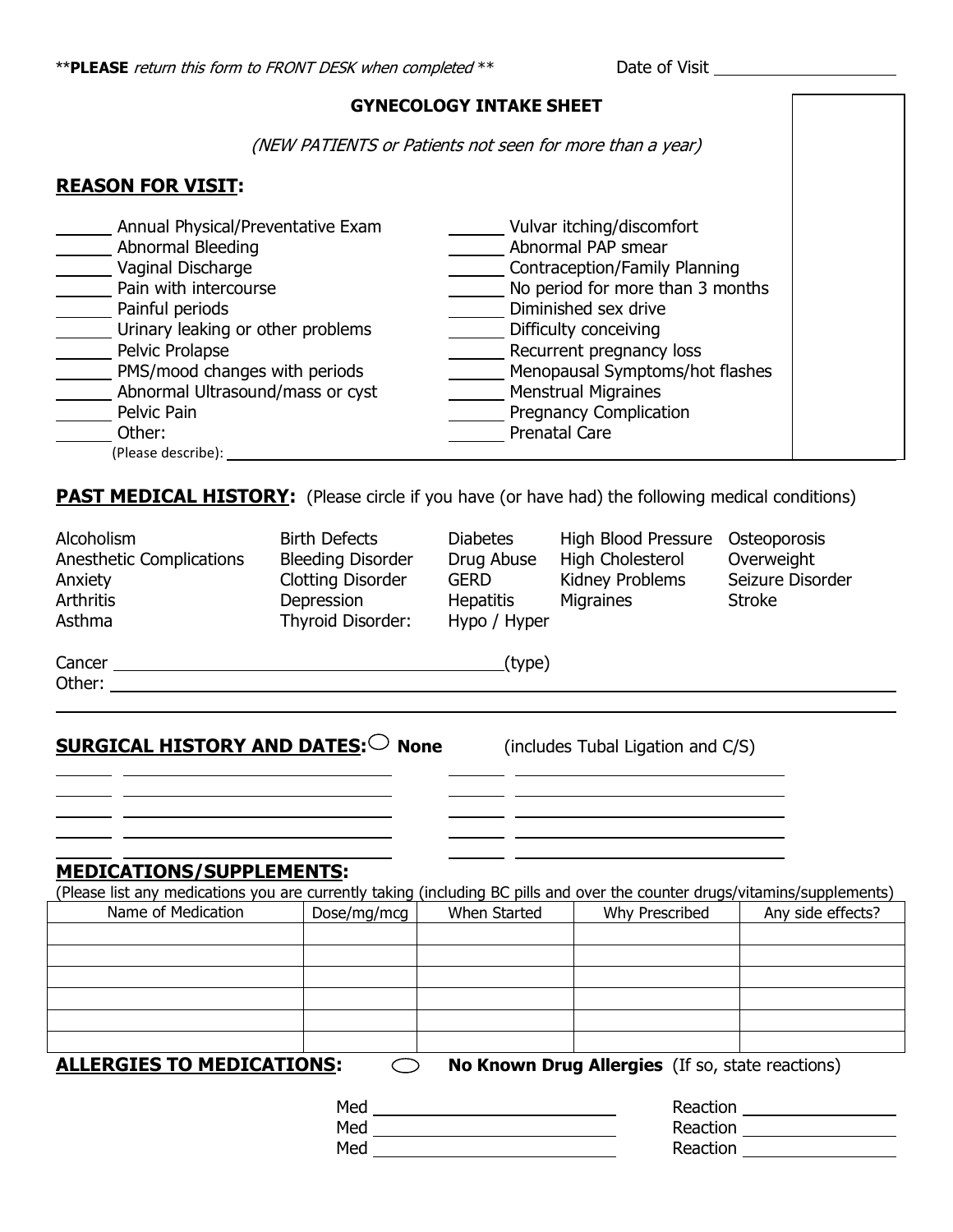# **GYNECOLOGICAL HISTORY:**

When was the **FIRST** day of your last menstrual period (LMP) ? \_\_\_\_\_\_\_\_\_\_\_\_\_\_\_\_\_

# **MENSTRUAL HISTORY:**

| Days of flow _________ FLOW: O Light O Moderate O Heavy Menopause ________ (year)<br>Length of Menstrual Cycle ________(Day 1 to Day 1) Menarche _________(Age at first period)<br>Pain or cramps? Y/N Any spotting between periods? Y/N After intercourse? Y/N                                                                                                                                                                                                                                                                                                           |                                                |
|---------------------------------------------------------------------------------------------------------------------------------------------------------------------------------------------------------------------------------------------------------------------------------------------------------------------------------------------------------------------------------------------------------------------------------------------------------------------------------------------------------------------------------------------------------------------------|------------------------------------------------|
| Are you sexually active? Yes Not Currently Never Gardasil vaccine? Y / N 1 2 3 shots?<br><b>Have you ever had an STD?</b> (Please circle and date diagnosed) NEVER _____<br>Chlamydia Gonorrhea Herpes Syphilis Trichomonas HIV HPV (dysplasia or genital warts)                                                                                                                                                                                                                                                                                                          |                                                |
| PLEASE CIRCLE THE FORM OF BIRTH CONTROL YOU AND YOUR PARTNER USE:<br>GATION IUD CONDOMS ORAL CONTRACEPT<br>NEXPLANON PATCH DEPOINJECTION NFP<br><b>TUBAL LIGATION</b><br>VASECTOMY<br>NUVARING                                                                                                                                                                                                                                                                                                                                                                            | ORAL CONTRACEPTIVE HYSTERECTOMY<br><b>NONE</b> |
| Have you ever had an abnormal PAP? Y / N<br>Result<br>When was your last:<br>How was it treated? Repeat PAP LEEP Cryo (circle)<br>PAP smear _________________<br>$\frac{1}{1}$<br>Any breast biopsies? Y / N<br>Mammogram ______________<br>$\overline{\phantom{a}}$<br>Colonoscopy _______________<br>Bone Density/ DEXA _______<br>Have you had any blood work performed? Y / N<br><b>PREVIOUS PREGNANCIES:</b>                                                                                                                                                         |                                                |
| How many times have you been pregnant?<br>(Including this pregnancy if New OB appt)<br>How many children born alive?<br>How many stillborn?<br>How many premature? (prior to 36 wks.)<br>How many miscarriages?<br>How many abortions?<br>How many Cesarean sections?<br>Any complications in previous pregnancies or deliveries? Y / N<br>Please explain: The contract of the contract of the contract of the contract of the contract of the contract of the contract of the contract of the contract of the contract of the contract of the contract of the contract o |                                                |

| Preg # | <b>Birth Date of Child</b> | <b>M</b> / <b>F</b> | Birth Wt. | <b>Delivery Type</b> | Hospital |
|--------|----------------------------|---------------------|-----------|----------------------|----------|
|        |                            |                     |           |                      |          |
|        |                            |                     |           |                      |          |
|        |                            |                     |           |                      |          |
|        |                            |                     |           |                      |          |
|        |                            |                     |           |                      |          |
|        |                            |                     |           |                      |          |
|        |                            |                     |           |                      |          |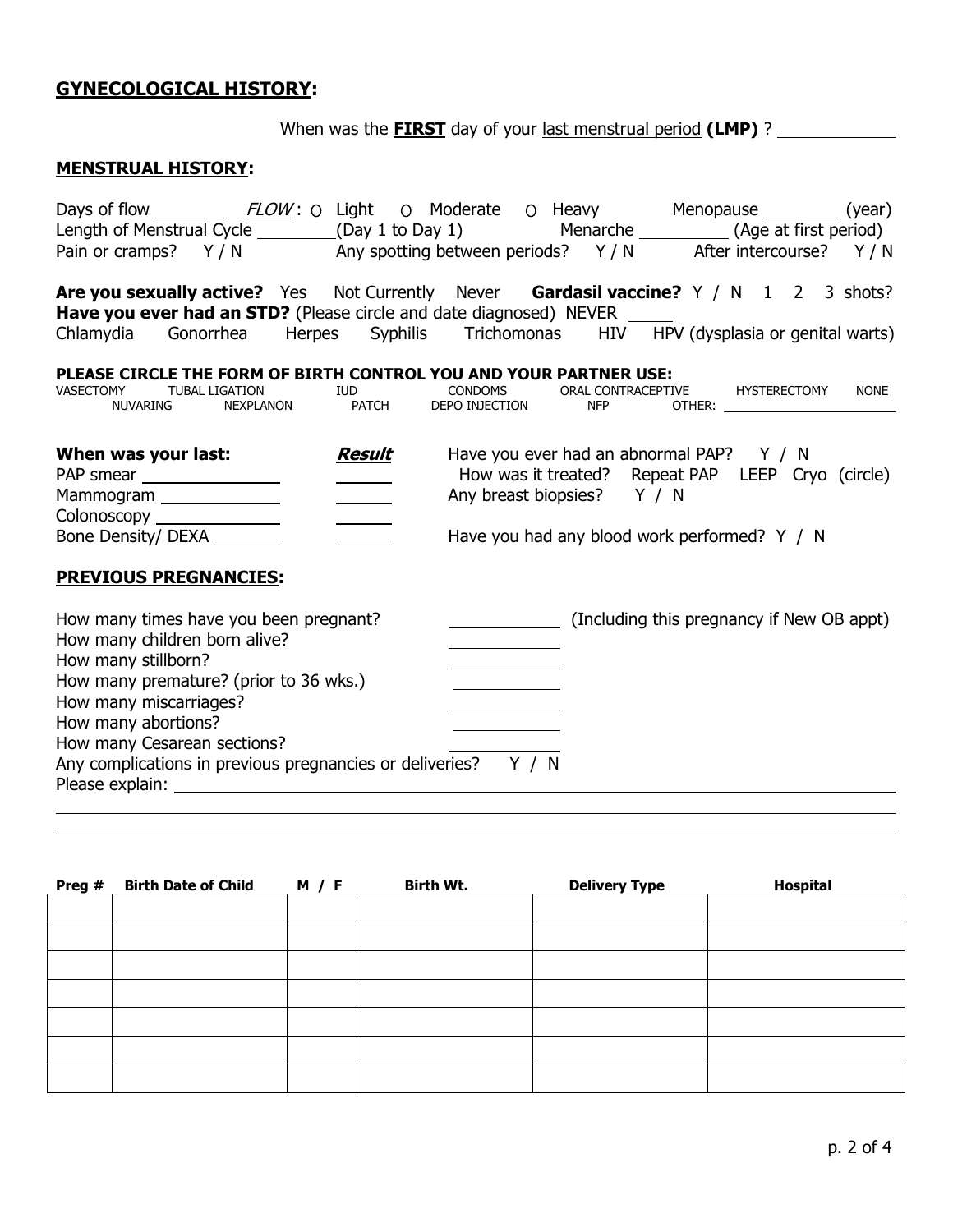# **SOCIAL HISTORY:**

| <b>MARITAL STATUS:</b>                                                                                                                                                       | $\circ$ Married                                                                                                        | $\circ$ Single $\circ$ Divorced $\circ$ Widowed                                                                                                                                                                                                                                                                                                                                                                                |  |  |
|------------------------------------------------------------------------------------------------------------------------------------------------------------------------------|------------------------------------------------------------------------------------------------------------------------|--------------------------------------------------------------------------------------------------------------------------------------------------------------------------------------------------------------------------------------------------------------------------------------------------------------------------------------------------------------------------------------------------------------------------------|--|--|
| <b>OCCUPATION:</b>                                                                                                                                                           |                                                                                                                        |                                                                                                                                                                                                                                                                                                                                                                                                                                |  |  |
| SMOKING HISTORY                                                                                                                                                              | $\circlearrowright$ current smoker $\circlearrowright$ former smoker $\circlearrowright$ never smoker                  |                                                                                                                                                                                                                                                                                                                                                                                                                                |  |  |
|                                                                                                                                                                              |                                                                                                                        |                                                                                                                                                                                                                                                                                                                                                                                                                                |  |  |
| (Circle)                                                                                                                                                                     |                                                                                                                        | Cigarettes E-Cig Passive Smoke Exposure? Y / N                                                                                                                                                                                                                                                                                                                                                                                 |  |  |
|                                                                                                                                                                              |                                                                                                                        |                                                                                                                                                                                                                                                                                                                                                                                                                                |  |  |
|                                                                                                                                                                              |                                                                                                                        | STREET DRUGS? Never / Current / Past Use < Circle> Marijuana Meth Cocaine Illicit Rx Crack Heroin                                                                                                                                                                                                                                                                                                                              |  |  |
|                                                                                                                                                                              |                                                                                                                        | CAFFEINE? Y / N (Circle) Coffee Tea Soda Energy Drinks # drinks/day _______                                                                                                                                                                                                                                                                                                                                                    |  |  |
|                                                                                                                                                                              |                                                                                                                        |                                                                                                                                                                                                                                                                                                                                                                                                                                |  |  |
|                                                                                                                                                                              | SEXUAL ABUSE HISTORY Y / N Past / Present                                                                              | DOMESTIC VIOLENCE HISTORY? Y / N Past / Present Do you feel safe at home? Y / N                                                                                                                                                                                                                                                                                                                                                |  |  |
|                                                                                                                                                                              |                                                                                                                        | <b>FAMILY HISTORY:</b> *STATE IMMEDIATE FAMILY HISTORY OF ILLNESS (living or deceased)                                                                                                                                                                                                                                                                                                                                         |  |  |
|                                                                                                                                                                              |                                                                                                                        | (Circle) Mother: Living / Deceased (age) ________ Father: Living / Deceased (age) ______                                                                                                                                                                                                                                                                                                                                       |  |  |
| $M = Mother$ $F = Father$<br>$D =$ Daughter<br>Alcoholism                                                                                                                    | $Son = Son$                                                                                                            | MGM = Maternal Grandmother MGF = Maternal Grandfather<br>$Sis = Sister$ B = Brother PGM = Paternal Grandmother PGF = Paternal Grandfather<br>$MA = Material$ Aunt $PA = Paternal$ Aunt Pand Aunt MU = Maternal Uncle PU = Paternal Uncle<br>$0 =$ Other Family member<br><b>Heart Disease</b>                                                                                                                                  |  |  |
| Anesthetic Complications<br>Anxiety<br><b>Arthritis</b><br>Asthma<br><b>Bleeding Disorder</b><br><b>Clotting Disorder</b><br>Depression<br><b>Diabetes</b><br>Drug Addiction | <u> 1989 - Johann Barnett, fransk konge</u>                                                                            | <u>and the company of the company of the company of the company of the company of the company of the company of the company of the company of the company of the company of the company of the company of the company of the com</u><br><b>Hepatitis</b><br>High Blood Pressure<br>High Cholesterol<br>Kidney Problems<br>Migraines<br>Osteoporosis<br>Overweight<br>Seizure Disorder<br>Stroke/CVA<br><b>Thyroid Disorder</b> |  |  |
| Cancer (please specify type)                                                                                                                                                 |                                                                                                                        |                                                                                                                                                                                                                                                                                                                                                                                                                                |  |  |
| Other                                                                                                                                                                        | <u> 1989 - Johann Stoff, deutscher Stoffen und der Stoffen und der Stoffen und der Stoffen und der Stoffen und der</u> |                                                                                                                                                                                                                                                                                                                                                                                                                                |  |  |
|                                                                                                                                                                              |                                                                                                                        |                                                                                                                                                                                                                                                                                                                                                                                                                                |  |  |